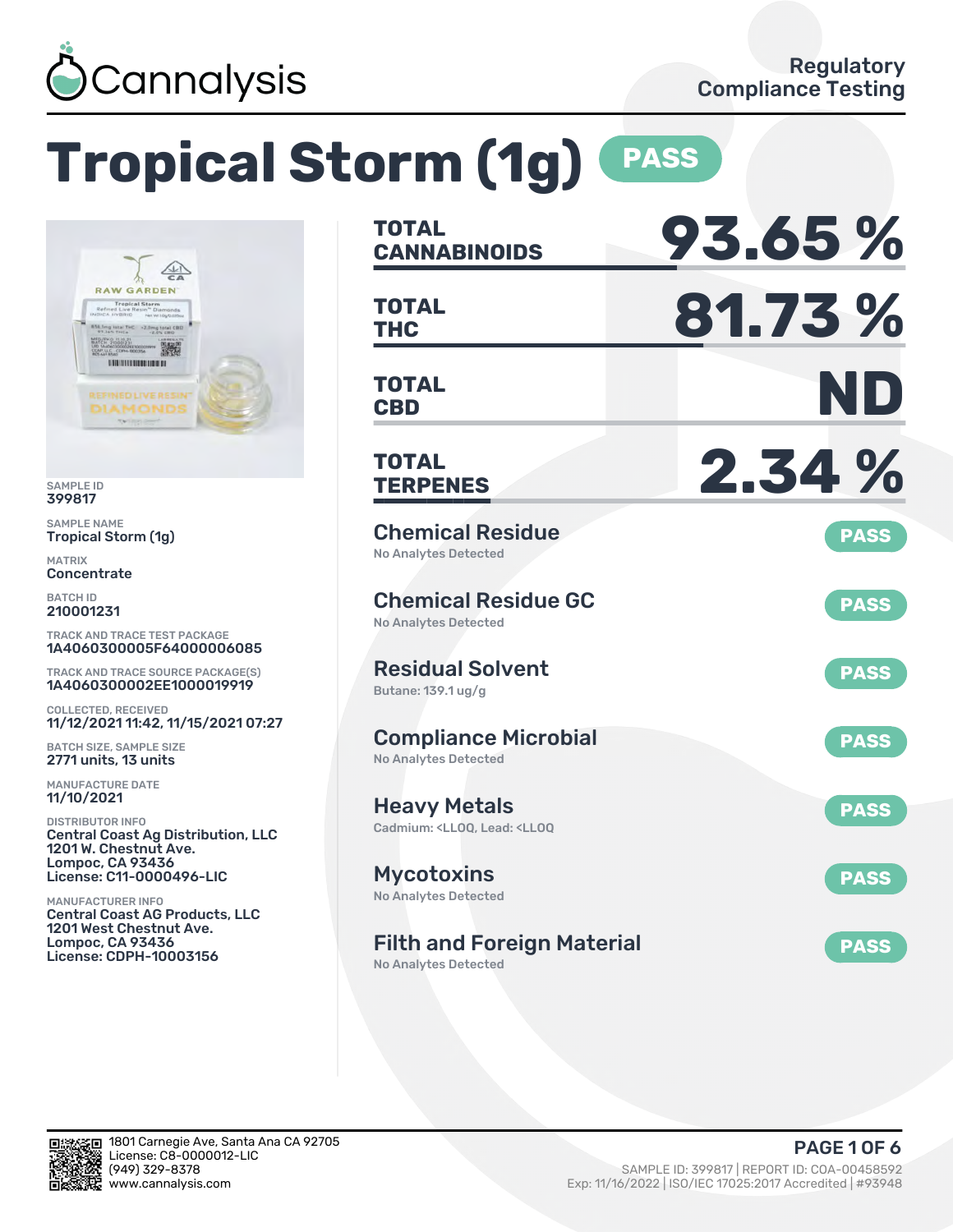

### CANNABINOID ANALYSIS

Total THC,CBD value(s) have been decarboxylated.

| TOTAL THC:          | 817.3 mg/g (81.73 %), 817.3 mg per package |
|---------------------|--------------------------------------------|
| TOTAL CBD:          | ND.                                        |
| TOTAL CANNABINOIDS: | 936.5 mg/g (93.65 %)                       |

UNIT OF MEASUREMENT: Milligrams per Gram(mg/g)

| <b>ANALYTE</b>         | <b>RESULT</b>         | <b>LOD</b> | <b>LLOO</b> | <b>ANALYTE</b>   | <b>RESULT</b> | <b>LOD</b> | LL <sub>00</sub> |
|------------------------|-----------------------|------------|-------------|------------------|---------------|------------|------------------|
| THCa                   | 926.4 mg/g (92.64 %)  | 1.500      | 3.000       | CBDa             | <b>ND</b>     | 1.500      | 3.000            |
| D9THC                  | 4.918 mg/g (0.4918 %) | 1.500      | 3.000       | <b>CBD</b>       | <b>ND</b>     | 1.500      | 3.000            |
| D8THC                  | <b>ND</b>             | 1.500      | 3.000       | CBD <sub>v</sub> | <b>ND</b>     | 1.500      | 3.000            |
| <b>CBN</b>             | <b>ND</b>             | 1.500      | 3.000       | CBCa             | <b>ND</b>     | 1.500      | 3.000            |
| THCva                  | 5.209 mg/g (0.5209 %) | 1.500      | 3.000       | <b>CBC</b>       | <b>ND</b>     | 1.500      | 3.000            |
| <b>THC<sub>v</sub></b> | <b>ND</b>             | 1.500      | 3.000       | CBGa             | <b>ND</b>     | 1.500      | 3.000            |
| ExoTHC                 | <b>ND</b>             | 1.500      | 3.000       | <b>CBG</b>       | <b>ND</b>     | 1.500      | 3.000            |
| <b>CBL</b>             | <b>ND</b>             | 1.500      | 3.000       |                  |               |            |                  |

#### ADDITIONAL INFORMATION

| Method:              | SOP-TECH-001 | Sample Prepped: 11/15/2021 14:06  | Sample Approved: 11/16/2021 13:01  |  |
|----------------------|--------------|-----------------------------------|------------------------------------|--|
| Instrument: UPLC-DAD |              | Sample Analyzed: 11/15/2021 14:06 | Prep-Analytical Batch: 34011-27969 |  |



### TOTAL TERPENES: 23.41 mg/g (2.341 %)

| UNIT OF MEASUREMENT: | Milligrams per Gram(mg/g) |
|----------------------|---------------------------|
|----------------------|---------------------------|

| <b>ANALYTE</b>          | <b>RESULT</b>                                                                                                      | LOD    | <b>LLOQ</b> | <b>ANALYTE</b>         | <b>RESULT</b>                                      | LOD    | <b>LLOQ</b> |
|-------------------------|--------------------------------------------------------------------------------------------------------------------|--------|-------------|------------------------|----------------------------------------------------|--------|-------------|
| 3-Carene                | <b>ND</b>                                                                                                          | 1.000  | 2.500       | Alpha bisabolol        | <lloq< td=""><td>0.1000</td><td>0.500</td></lloq<> | 0.1000 | 0.500       |
| Alpha cedrene           | ND.                                                                                                                | 1.000  | 2.500       | Alpha humulene         | <b>ND</b>                                          | 0.5000 | 1.000       |
| Alpha pinene            | 1.117 mg/g $(0.1117%)$                                                                                             | 0.1000 | 1.000       | Alpha terpinene        | <b>ND</b>                                          | 0.5000 | 1.000       |
| Alpha terpineol         | ND.                                                                                                                | 0.3260 | 0.6520      | Beta caryophyllene     | 1.614 mg/g $(0.1614\%)$                            | 0.5000 | 1.000       |
| Beta myrcene            | 8.589 mg/g (0.8589 %)                                                                                              | 0.5000 | 1.000       | Beta pinene            | <lloq< td=""><td>0.6070</td><td>1.214</td></lloq<> | 0.6070 | 1.214       |
| Borneol                 | <b>ND</b>                                                                                                          | 1.000  | 2.500       | Camphene               | <b>ND</b>                                          | 0.5000 | 1.000       |
| Camphor                 | <b>ND</b>                                                                                                          | 0.1000 | 0.5000      | Caryophyllene oxide ND |                                                    | 0.5000 | 2.500       |
| Cedrol                  | <b>ND</b>                                                                                                          | 0.5000 | 1.000       | Cis geraniol           | <b>ND</b>                                          | 1.000  | 2.500       |
| Cis nerolidol           | <b>ND</b>                                                                                                          | 2.500  | 5.000       | Eucalyptol             | <b>ND</b>                                          | 0.1000 | 0.500       |
| Fenchol                 | <b>ND</b>                                                                                                          | 0.5000 | 1.000       | Fenchone               | <ll0q< td=""><td>0.1000</td><td>0.500</td></ll0q<> | 0.1000 | 0.500       |
| Gamma terpinene         | <b>ND</b>                                                                                                          | 0.1000 | 0.5000      | Gamma terpineol        | <b>ND</b>                                          | 0.2090 | 0.523       |
| Geranyl acetate         | <b>ND</b>                                                                                                          | 0.1000 | 0.5000      | Guaiol                 | <b>ND</b>                                          | 2.500  | 5.000       |
| Isoborneol              | <b>ND</b>                                                                                                          | 0.5000 | 1.000       | Isopulegol             | <b>ND</b>                                          | 2.500  | 5.000       |
| Limonene                | 5.849 mg/g (0.5849 %)                                                                                              | 0.5000 | 2.500       | Linalool               | <ll0q< td=""><td>0.5000</td><td>1.000</td></ll0q<> | 0.5000 | 1.000       |
| Menthol                 | ND.                                                                                                                | 1.000  | 2.500       | Ocimene 1              | <b>ND</b>                                          | 0.1550 | 0.310       |
| Ocimene 2               | <lloq< td=""><td>0.3450</td><td>1.725</td><td>P-cymene</td><td><b>ND</b></td><td>0.5230</td><td>1.045</td></lloq<> | 0.3450 | 1.725       | P-cymene               | <b>ND</b>                                          | 0.5230 | 1.045       |
| P-mentha-1,5-diene ND   |                                                                                                                    | 0.5000 | 1.000       | Pulegone               | <b>ND</b>                                          | 0.1000 | 0.500       |
| Sabinene                | <b>ND</b>                                                                                                          | 0.5000 | 1.000       | Terpinolene            | 6.239 mg/g $(0.6239\%)$                            | 0.1000 | 0.500       |
| Trans beta farnesene ND |                                                                                                                    | 2.500  | 5.000       | Trans geraniol         | <b>ND</b>                                          | 0.5000 | 2.500       |
| Trans nerolidol         | <b>ND</b>                                                                                                          | 0.5000 | 2.500       | Valencene              | <b>ND</b>                                          | 0.5000 | 1.000       |

| ANALYTE                 | <b>RESULT</b>                                                                                                      | LOD.   | <b>LLOQ</b> | <b>ANALYTE</b>         | <b>RESULT</b>                                       | <b>LOD</b> | <b>LLOQ</b> |
|-------------------------|--------------------------------------------------------------------------------------------------------------------|--------|-------------|------------------------|-----------------------------------------------------|------------|-------------|
| 3-Carene                | <b>ND</b>                                                                                                          | 1.000  | 2.500       | Alpha bisabolol        | <lloq< td=""><td>0.1000</td><td>0.5000</td></lloq<> | 0.1000     | 0.5000      |
| Alpha cedrene           | <b>ND</b>                                                                                                          | 1.000  | 2.500       | Alpha humulene         | <b>ND</b>                                           | 0.5000     | 1.000       |
| Alpha pinene            | 1.117 mg/g $(0.1117%)$                                                                                             | 0.1000 | 1.000       | Alpha terpinene        | <b>ND</b>                                           | 0.5000     | 1.000       |
| Alpha terpineol         | <b>ND</b>                                                                                                          | 0.3260 | 0.6520      | Beta caryophyllene     | 1.614 mg/g $(0.1614\%)$                             | 0.5000     | 1.000       |
| Beta myrcene            | 8.589 mg/g (0.8589 %)                                                                                              | 0.5000 | 1.000       | Beta pinene            | <lloq< td=""><td>0.6070</td><td>1.214</td></lloq<>  | 0.6070     | 1.214       |
| Borneol                 | <b>ND</b>                                                                                                          | 1.000  | 2.500       | Camphene               | <b>ND</b>                                           | 0.5000     | 1.000       |
| Camphor                 | <b>ND</b>                                                                                                          | 0.1000 | 0.5000      | Caryophyllene oxide ND |                                                     | 0.5000     | 2.500       |
| Cedrol                  | <b>ND</b>                                                                                                          | 0.5000 | 1.000       | Cis geraniol           | <b>ND</b>                                           | 1.000      | 2.500       |
| Cis nerolidol           | <b>ND</b>                                                                                                          | 2.500  | 5.000       | Eucalyptol             | <b>ND</b>                                           | 0.1000     | 0.5000      |
| Fenchol                 | <b>ND</b>                                                                                                          | 0.5000 | 1.000       | Fenchone               | <lloq< td=""><td>0.1000</td><td>0.5000</td></lloq<> | 0.1000     | 0.5000      |
| Gamma terpinene         | <b>ND</b>                                                                                                          | 0.1000 | 0.5000      | Gamma terpineol        | <b>ND</b>                                           | 0.2090     | 0.5230      |
| Geranyl acetate         | ND.                                                                                                                | 0.1000 | 0.5000      | Guaiol                 | <b>ND</b>                                           | 2.500      | 5.000       |
| Isoborneol              | <b>ND</b>                                                                                                          | 0.5000 | 1.000       | Isopulegol             | <b>ND</b>                                           | 2.500      | 5.000       |
| Limonene                | 5.849 mg/g (0.5849 %)                                                                                              | 0.5000 | 2.500       | Linalool               | <lloq< td=""><td>0.5000</td><td>1.000</td></lloq<>  | 0.5000     | 1.000       |
| Menthol                 | <b>ND</b>                                                                                                          | 1.000  | 2.500       | Ocimene 1              | <b>ND</b>                                           | 0.1550     | 0.3100      |
| Ocimene 2               | <lloq< td=""><td>0.3450</td><td>1.725</td><td>P-cymene</td><td><b>ND</b></td><td>0.5230</td><td>1.045</td></lloq<> | 0.3450 | 1.725       | P-cymene               | <b>ND</b>                                           | 0.5230     | 1.045       |
| P-mentha-1,5-diene ND   |                                                                                                                    | 0.5000 | 1.000       | Pulegone               | <b>ND</b>                                           | 0.1000     | 0.5000      |
| Sabinene                | <b>ND</b>                                                                                                          | 0.5000 | 1.000       | Terpinolene            | 6.239 mg/g $(0.6239\%)$                             | 0.1000     | 0.5000      |
| Trans beta farnesene ND |                                                                                                                    | 2.500  | 5.000       | Trans geraniol         | <b>ND</b>                                           | 0.5000     | 2.500       |
| Trans nerolidol         | <b>ND</b>                                                                                                          | 0.5000 | 2.500       | Valencene              | <b>ND</b>                                           | 0.5000     | 1.000       |



1801 Carnegie Ave, Santa Ana CA 92705 License: C8-0000012-LIC<br>(949) 329-8378 (949) 329-8378 SAMPLE ID: 399817 | REPORT ID: COA-00458592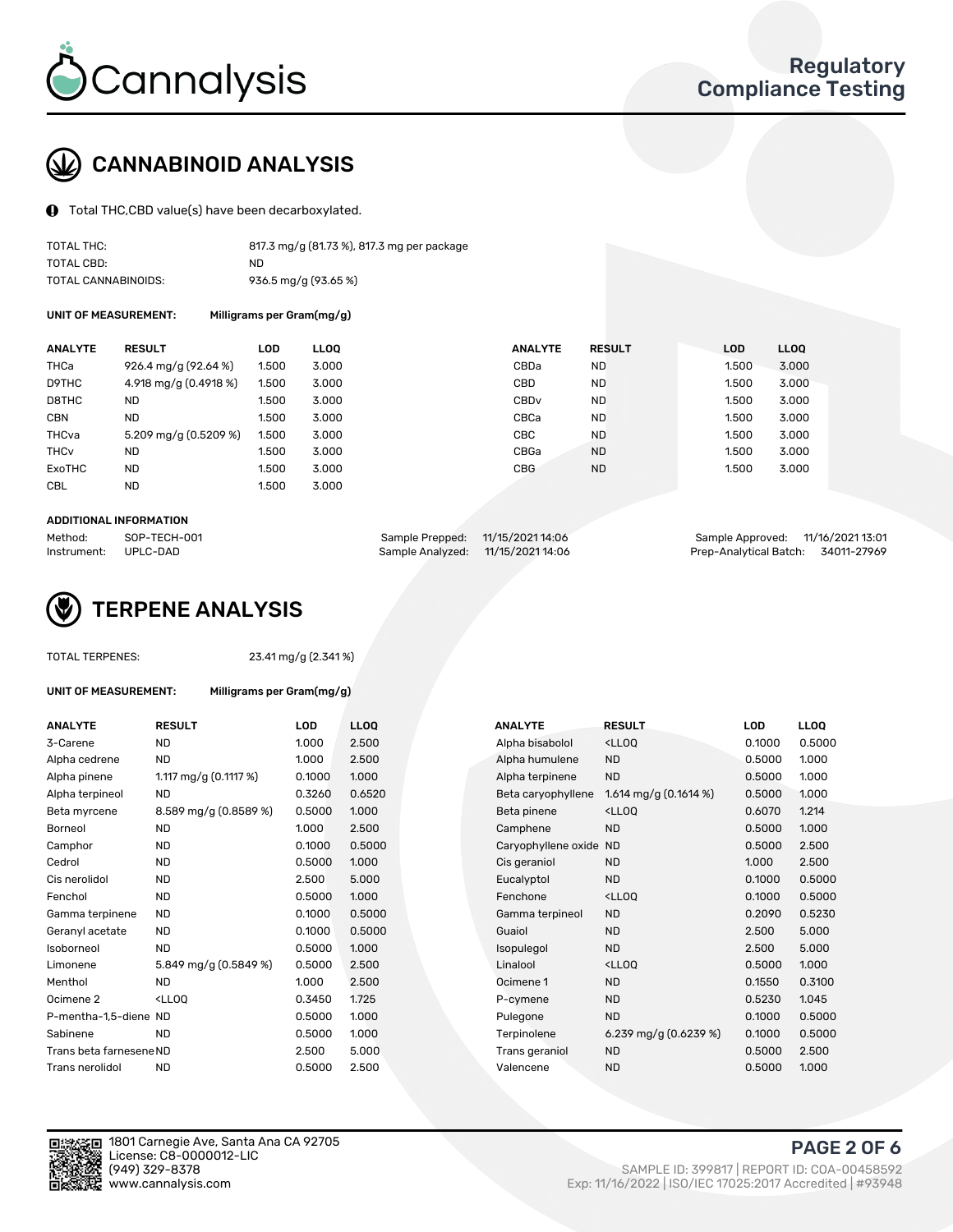

### Regulatory Compliance Testing

#### ADDITIONAL INFORMATION

Method: SOP-TECH-027 Sample Prepped: 11/15/2021 12:12 Sample Approved: 11/16/2021 14:02 Prep-Analytical Batch: 34008-27965



CHEMICAL RESIDUE ANALYSIS PASS

UNIT OF MEASUREMENT: Micrograms per Gram(ug/g)

| <b>ANALYTE</b>    | <b>RESULT</b> | LOD    | LL <sub>OO</sub> | <b>ACTION LEVEL</b> |      | <b>ANALYTE</b>      | <b>RESULT</b> | LOD    | <b>LLOQ</b> | <b>ACTION LEVEL</b> |      |
|-------------------|---------------|--------|------------------|---------------------|------|---------------------|---------------|--------|-------------|---------------------|------|
| Abamectin         | <b>ND</b>     | 0.0200 | 0.0400           | 0.1000              | Pass | Acephate            | <b>ND</b>     | 0.0200 | 0.0400      | 0.1000              | Pass |
| Acequinocyl       | <b>ND</b>     | 0.0200 | 0.0400           | 0.1000              | Pass | Acetamiprid         | <b>ND</b>     | 0.0200 | 0.0400      | 0.1000              | Pass |
| Aldicarb          | <b>ND</b>     | 0.0200 | 0.0400           | 0.0                 | Pass | Azoxystrobin        | <b>ND</b>     | 0.0200 | 0.0400      | 0.1000              | Pass |
| Bifenazate        | <b>ND</b>     | 0.0200 | 0.0400           | 0.1000              | Pass | <b>Bifenthrin</b>   | <b>ND</b>     | 0.0200 | 0.0400      | 3.000               | Pass |
| <b>Boscalid</b>   | <b>ND</b>     | 0.0200 | 0.0400           | 0.1000              | Pass | Carbaryl            | <b>ND</b>     | 0.0200 | 0.0400      | 0.5000              | Pass |
| Carbofuran        | <b>ND</b>     | 0.0200 | 0.0400           | 0.0                 | Pass | Chlorantraniliprole | <b>ND</b>     | 0.0200 | 0.0400      | 10.00               | Pass |
| Clofentezine      | <b>ND</b>     | 0.0200 | 0.0400           | 0.1000              | Pass | Coumaphos           | <b>ND</b>     | 0.0200 | 0.0400      | 0.0                 | Pass |
| Cyfluthrin        | <b>ND</b>     | 0.4000 | 1.000            | 2.000               | Pass | Cypermethrin        | <b>ND</b>     | 0.4000 | 1.000       | 1.000               | Pass |
| Daminozide        | <b>ND</b>     | 0.0200 | 0.0400           | 0.0                 | Pass | Diazinon            | <b>ND</b>     | 0.0200 | 0.0400      | 0.1000              | Pass |
| <b>Dichlorvos</b> | <b>ND</b>     | 0.0200 | 0.0400           | 0.0                 | Pass | Dimethoate          | <b>ND</b>     | 0.0200 | 0.0400      | 0.0                 | Pass |
| Dimethomorph      | <b>ND</b>     | 0.0200 | 0.0400           | 2.000               | Pass | Ethoprophos         | <b>ND</b>     | 0.0200 | 0.0400      | 0.0                 | Pass |
| Etofenprox        | <b>ND</b>     | 0.0200 | 0.0400           | 0.0                 | Pass | Etoxazole           | <b>ND</b>     | 0.0200 | 0.0400      | 0.1000              | Pass |
| Fenhexamid        | <b>ND</b>     | 0.0200 | 0.0400           | 0.1000              | Pass | Fenoxycarb          | <b>ND</b>     | 0.0200 | 0.0400      | 0.0                 | Pass |
| Fenpyroximate     | <b>ND</b>     | 0.0200 | 0.0400           | 0.1000              | Pass | Fipronil            | <b>ND</b>     | 0.0400 | 0.1000      | 0.0                 | Pass |
| Flonicamid        | <b>ND</b>     | 0.0200 | 0.0400           | 0.1000              | Pass | Fludioxonil         | <b>ND</b>     | 0.0200 | 0.0400      | 0.1000              | Pass |
| Hexythiazox       | <b>ND</b>     | 0.0200 | 0.0400           | 0.1000              | Pass | Imazalil            | <b>ND</b>     | 0.0200 | 0.0400      | 0.0                 | Pass |
| Imidacloprid      | <b>ND</b>     | 0.0200 | 0.0400           | 5.000               | Pass | Kresoxim methyl     | <b>ND</b>     | 0.0200 | 0.0400      | 0.1000              | Pass |
| Malathion         | <b>ND</b>     | 0.0200 | 0.0400           | 0.5000              | Pass | Metalaxyl           | <b>ND</b>     | 0.0200 | 0.0400      | 2.000               | Pass |
| Methiocarb        | <b>ND</b>     | 0.0200 | 0.0400           | 0.0                 | Pass | Methomyl            | <b>ND</b>     | 0.0200 | 0.0400      | 1.000               | Pass |
| Mevinphos         | <b>ND</b>     | 0.0200 | 0.0400           | 0.0                 | Pass | Myclobutanil        | <b>ND</b>     | 0.0200 | 0.0400      | 0.1000              | Pass |
| Naled             | <b>ND</b>     | 0.0200 | 0.0400           | 0.1000              | Pass | Oxamyl              | <b>ND</b>     | 0.0200 | 0.0400      | 0.5000              | Pass |
| Paclobutrazol     | <b>ND</b>     | 0.0200 | 0.0400           | 0.0                 | Pass | Permethrins         | <b>ND</b>     | 0.0400 | 0.1000      | 0.5000              | Pass |
| Phosmet           | <b>ND</b>     | 0.0200 | 0.0400           | 0.1000              | Pass | Piperonyl butoxide  | <b>ND</b>     | 0.0200 | 0.0400      | 3.000               | Pass |
| Prallethrin       | <b>ND</b>     | 0.0200 | 0.0400           | 0.1000              | Pass | Propiconazole       | <b>ND</b>     | 0.0200 | 0.0400      | 0.1000              | Pass |
| Propoxur          | <b>ND</b>     | 0.0200 | 0.0400           | 0.0                 | Pass | Pyrethrins          | <b>ND</b>     | 0.0200 | 0.0400      | 0.5000              | Pass |
| Pyridaben         | <b>ND</b>     | 0.0200 | 0.0400           | 0.1000              | Pass | Spinetoram          | <b>ND</b>     | 0.0200 | 0.0400      | 0.1000              | Pass |
| Spinosad          | <b>ND</b>     | 0.0300 | 0.0700           | 0.1000              | Pass | Spiromesifen        | <b>ND</b>     | 0.0200 | 0.0400      | 0.1000              | Pass |
| Spirotetramat     | <b>ND</b>     | 0.0200 | 0.0400           | 0.1000              | Pass | Spiroxamine         | <b>ND</b>     | 0.0200 | 0.0400      | 0.0                 | Pass |
| Tebuconazole      | <b>ND</b>     | 0.0200 | 0.0400           | 0.1000              | Pass | Thiacloprid         | <b>ND</b>     | 0.0200 | 0.0400      | 0.0                 | Pass |
| Thiamethoxam      | <b>ND</b>     | 0.0200 | 0.0400           | 5.000               | Pass | Trifloxystrobin     | <b>ND</b>     | 0.0200 | 0.0400      | 0.1000              | Pass |
|                   |               |        |                  |                     |      |                     |               |        |             |                     |      |

### ADDITIONAL INFORMATION

Method: SOP-TECH-002 Sample Prepped: 11/15/2021 13:05 Sample Approved: 11/16/2021 13:45<br>Instrument: LC-MS/MS Sample Analyzed: 11/15/2021 13:08 Prep-Analytical Batch: 34014-27966 Prep-Analytical Batch: 34014-27966

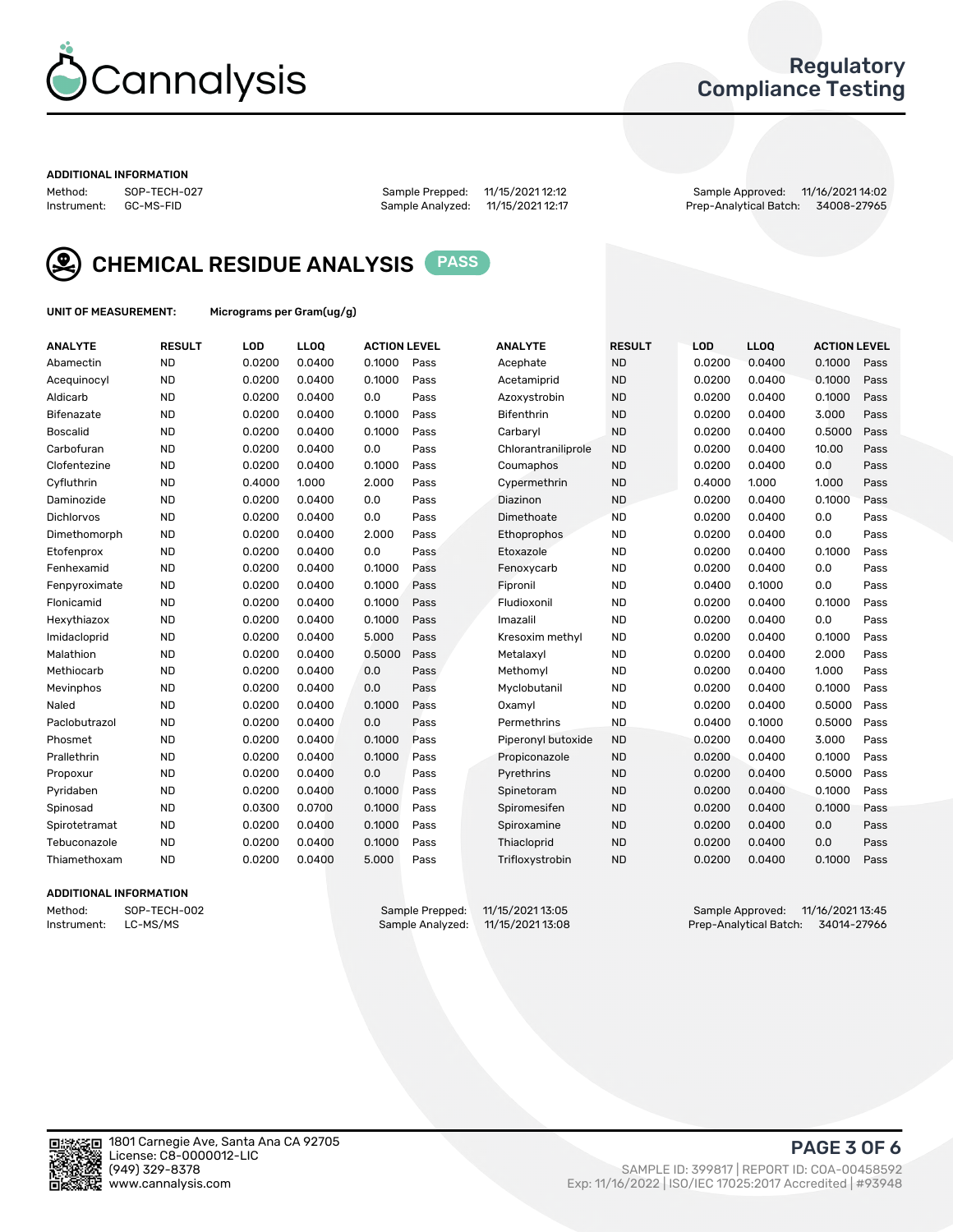

UNIT OF MEASUREMENT: Micrograms per Gram(ug/g)

# CHEMICAL RESIDUE GC ANALYSIS PASS

| <b>LLOO</b><br><b>ANALYTE</b><br>LOD<br><b>LLOO</b><br><b>ACTION LEVEL</b><br><b>ANALYTE</b><br><b>RESULT</b><br>LOD<br><b>ACTION LEVEL</b><br><b>RESULT</b><br>0.2000<br>0.1000<br>0.7000<br>0.0136<br>Chlordane<br><b>ND</b><br>0.0109<br>0.0<br>ND<br>Pass<br>Captan |      |
|-------------------------------------------------------------------------------------------------------------------------------------------------------------------------------------------------------------------------------------------------------------------------|------|
|                                                                                                                                                                                                                                                                         |      |
|                                                                                                                                                                                                                                                                         | Pass |
| 0.1000<br>0.1000<br>0.0400<br><b>ND</b><br>0.0400<br><b>PCNB</b><br>0.0200<br>Methyl parathion<br><b>ND</b><br>0.0<br>Pass                                                                                                                                              | Pass |
| 0.1000<br><b>ND</b><br>0.1000<br>Chlorfenapyr<br>0.0800<br>Chlorpyrifos<br><b>ND</b><br>0.0800<br>0.0<br>0.0<br>Pass                                                                                                                                                    | Pass |
|                                                                                                                                                                                                                                                                         |      |
| <b>ADDITIONAL INFORMATION</b>                                                                                                                                                                                                                                           |      |
| 11/15/2021 13:05<br>11/16/2021 13:47<br>SOP-TECH-010<br>Sample Prepped:<br>Method:<br>Sample Approved:                                                                                                                                                                  |      |
| 11/15/2021 13:08<br>Prep-Analytical Batch:<br>GC-MS/MS<br>34015-27967<br>Sample Analyzed:<br>Instrument:                                                                                                                                                                |      |

### RESIDUAL SOLVENT ANALYSIS PASS

UNIT OF MEASUREMENT: Micrograms per Gram(ug/g)

| <b>ANALYTE</b>       | <b>RESULT</b> | <b>LOD</b> | <b>LLOO</b> | <b>ACTION LEVEL</b> |      | <b>ANALYTE</b>           | <b>RESULT</b> | LOD    | <b>LLOO</b> | <b>ACTION LEVEL</b> |      |
|----------------------|---------------|------------|-------------|---------------------|------|--------------------------|---------------|--------|-------------|---------------------|------|
| Acetone              | <b>ND</b>     | 50.00      | 100.0       | 5000                | Pass | Acetonitrile             | <b>ND</b>     | 50.00  | 100.0       | 410.0               | Pass |
| Benzene              | <b>ND</b>     | 0.5000     | 1.000       | 1.000               | Pass | <b>Butane</b>            | $139.1$ ug/g  | 50.00  | 100.0       | 5000                | Pass |
| Chloroform           | <b>ND</b>     | 0.5000     | 1.000       | 1.000               | Pass | Ethanol                  | <b>ND</b>     | 50.00  | 100.0       | 5000                | Pass |
| <b>Ethyl Acetate</b> | <b>ND</b>     | 50.00      | 100.0       | 5000                | Pass | <b>Ethyl Ether</b>       | <b>ND</b>     | 50.00  | 100.0       | 5000                | Pass |
| Ethylene oxide       | <b>ND</b>     | 0.5000     | 1.000       | 1.000               | Pass | Heptane                  | <b>ND</b>     | 50.00  | 100.0       | 5000                | Pass |
| Hexane               | <b>ND</b>     | 50.00      | 100.0       | 290.0               | Pass | <b>Isopropyl Alcohol</b> | <b>ND</b>     | 50.00  | 100.0       | 5000                | Pass |
| Methanol             | <b>ND</b>     | 50.00      | 100.0       | 3000                | Pass | Methylene chloride       | <b>ND</b>     | 0.5000 | 1.000       | 1.000               | Pass |
| Pentane              | <b>ND</b>     | 50.00      | 100.0       | 5000                | Pass | Propane                  | <b>ND</b>     | 50.00  | 200.0       | 5000                | Pass |
| Toluene              | <b>ND</b>     | 50.00      | 100.0       | 890.0               | Pass | Xvlenes                  | <b>ND</b>     | 50.08  | 100.0       | 2170                | Pass |
| Trichloroethylene    | <b>ND</b>     | 0.5000     | 1.000       | 1.000               | Pass | 1.2-Dichloroethane       | <b>ND</b>     | 0.5000 | 1.000       | 1.000               | Pass |

#### ADDITIONAL INFORMATION

| ADDITIONAL INFORMATION |              |                                  |                                   |                                    |  |
|------------------------|--------------|----------------------------------|-----------------------------------|------------------------------------|--|
| Method:                | SOP-TECH-021 | Sample Prepped: 11/15/2021 13:54 |                                   | Sample Approved: 11/16/2021 14:17  |  |
| Instrument:            | HS-GC-MS/FID |                                  | Sample Analyzed: 11/15/2021 14:03 | Prep-Analytical Batch: 34016-27968 |  |



UNIT OF MEASUREMENT: Cycle Threshold (Ct)

| <b>ANALYTE</b>                        | <b>RESULT</b>          | LOD   | <b>LLOO</b>      |                  | <b>ACTION LEVEL</b> | <b>ANALYTE</b> | <b>RESULT</b>          | <b>LOD</b>                           | <b>LLOO</b> |     | <b>ACTION LEVEL</b> |
|---------------------------------------|------------------------|-------|------------------|------------------|---------------------|----------------|------------------------|--------------------------------------|-------------|-----|---------------------|
| A.fumigatus                           | <b>ND</b>              | 33.00 | 0.0              | 0.0              | Pass                | A. flavus      | <b>ND</b>              | 33.00                                | 0.0         | 0.0 | Pass                |
| A. niger                              | <b>ND</b>              | 33.00 | 0.0              | 0.0              | Pass                | A. terreus     | <b>ND</b>              | 33.00                                | 0.0         | 0.0 | Pass                |
| <b>STEC</b>                           | <b>ND</b>              | 33.00 | 0.0              | 0.0              | Pass                | Salmonella spp | <b>ND</b>              | 33.00                                | 0.0         | 0.0 | Pass                |
|                                       | ADDITIONAL INFORMATION |       |                  |                  |                     |                |                        |                                      |             |     |                     |
| SOP-TECH-016, SOP-TECH-022<br>Method: |                        |       |                  | Sample Prepped:  | 11/16/2021 09:25    |                |                        | 11/16/2021 16:52<br>Sample Approved: |             |     |                     |
| aPCR<br>Instrument:                   |                        |       | Sample Analyzed: | 11/16/2021 09:26 |                     |                | Prep-Analytical Batch: |                                      | 34019-27979 |     |                     |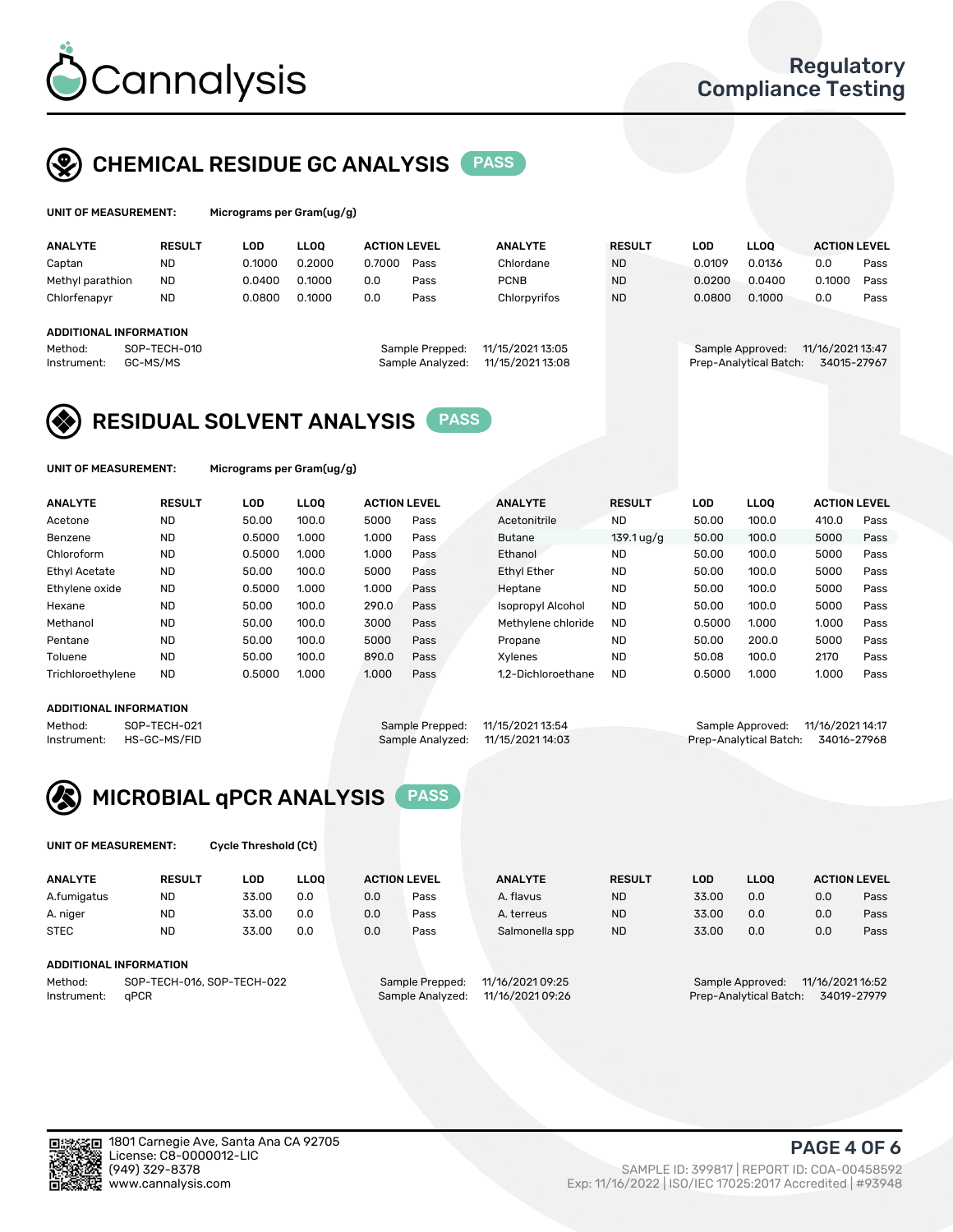

### **HEAVY METALS ANALYSIS** PASS

| UNIT OF MEASUREMENT: |                                                                                                                                                                     | Micrograms per Gram(ug/g) |        |                     |                |                                                                             |        |             |                     |
|----------------------|---------------------------------------------------------------------------------------------------------------------------------------------------------------------|---------------------------|--------|---------------------|----------------|-----------------------------------------------------------------------------|--------|-------------|---------------------|
| <b>ANALYTE</b>       | <b>RESULT</b>                                                                                                                                                       | LOD                       | LLOO   | <b>ACTION LEVEL</b> | <b>ANALYTE</b> | <b>RESULT</b>                                                               | LOD    | <b>LLOO</b> | <b>ACTION LEVEL</b> |
| Arsenic              | <b>ND</b>                                                                                                                                                           | 0.0120                    | 0.1000 | 0.2000<br>Pass      | Cadmium        | <lloq< td=""><td>0.0072</td><td>0.0500</td><td>0.2000<br/>Pass</td></lloq<> | 0.0072 | 0.0500      | 0.2000<br>Pass      |
| Lead                 | <lloo< td=""><td>0.0068</td><td>0.0500</td><td>0.5000<br/>Pass</td><td>Mercury</td><td><b>ND</b></td><td>0.0060</td><td>0.0500</td><td>0.1000<br/>Pass</td></lloo<> | 0.0068                    | 0.0500 | 0.5000<br>Pass      | Mercury        | <b>ND</b>                                                                   | 0.0060 | 0.0500      | 0.1000<br>Pass      |

#### ADDITIONAL INFORMATION

Method: SOP-TECH-013 Sample Prepped: 11/16/2021 11:34 Sample Approved: 11/16/2021 21:29 Instrument: ICP-MS Sample Analyzed: 11/16/2021 11:38 Prep-Analytical Batch: 34028-27985



Micrograms per Kilogram(ug/kg)

| ANALYTE          |               |       |             | <b>ACTION LEVEL</b> |      | <b>ANALYTE</b> |               |       |             |       | <b>ACTION LEVEL</b> |
|------------------|---------------|-------|-------------|---------------------|------|----------------|---------------|-------|-------------|-------|---------------------|
|                  | <b>RESULT</b> | LOD   | <b>LLOO</b> |                     |      |                | <b>RESULT</b> | LOD   | <b>LLOO</b> |       |                     |
| Aflatoxin B1     | <b>ND</b>     | 1.000 | 2.000       |                     | N/A  | Aflatoxin B2   | <b>ND</b>     | 2.000 | 5.000       |       | N/A                 |
| Aflatoxin G1     | <b>ND</b>     | 2.000 | 5.000       |                     | N/A  | Aflatoxin G2   | <b>ND</b>     | 2.000 | 5.000       |       | N/A                 |
| Total Aflatoxins | <b>ND</b>     | 10.00 | 14.00       | 20.00               | Pass | Ochratoxin A   | <b>ND</b>     | 1.000 | 2.000       | 20.00 | Pass                |
|                  |               |       |             |                     |      |                |               |       |             |       |                     |

#### ADDITIONAL INFORMATION

Method: SOP-TECH-020 Sample Prepped: 11/15/2021 14:54 Sample Approved: 11/16/2021 15:23 Instrument: LC-MS/MS Sample Analyzed: 11/15/2021 15:13 Prep-Analytical Batch: 34026-27973

# FILTH & FOREIGN MATERIAL ANALYSIS PASS

UNIT OF MEASUREMENT: Filth and Foreign Matter (%, #/3g)

| <b>ANALYTE</b>         | <b>RESULT</b>                     | LOD | <b>LLOO</b> | <b>ACTION LEVEL</b>                                                         |      | <b>ANALYTE</b> | <b>RESULT</b> | LOD                                                                           | <b>LLOO</b> | <b>ACTION LEVEL</b> |      |  |
|------------------------|-----------------------------------|-----|-------------|-----------------------------------------------------------------------------|------|----------------|---------------|-------------------------------------------------------------------------------|-------------|---------------------|------|--|
| IF RH ME               | ND                                | 0.0 | 0.0         | 1.000                                                                       | Pass | <b>IFM</b>     | <b>ND</b>     | 0.0                                                                           | 0.0         | 25.00               | Pass |  |
| Mold                   | <b>ND</b>                         | 0.0 | 0.0         | 25.00                                                                       | Pass | <b>SSCD</b>    | <b>ND</b>     | 0.0                                                                           | 0.0         | 25.00               | Pass |  |
| ADDITIONAL INFORMATION |                                   |     |             |                                                                             |      |                |               |                                                                               |             |                     |      |  |
| Method:<br>Instrument: | SOP-TECH-009<br>Visual Inspection |     |             | 11/16/2021 14:18<br>Sample Prepped:<br>11/16/2021 14:29<br>Sample Analyzed: |      |                |               | 11/16/2021 14:40<br>Sample Approved:<br>Prep-Analytical Batch:<br>34044-28001 |             |                     |      |  |